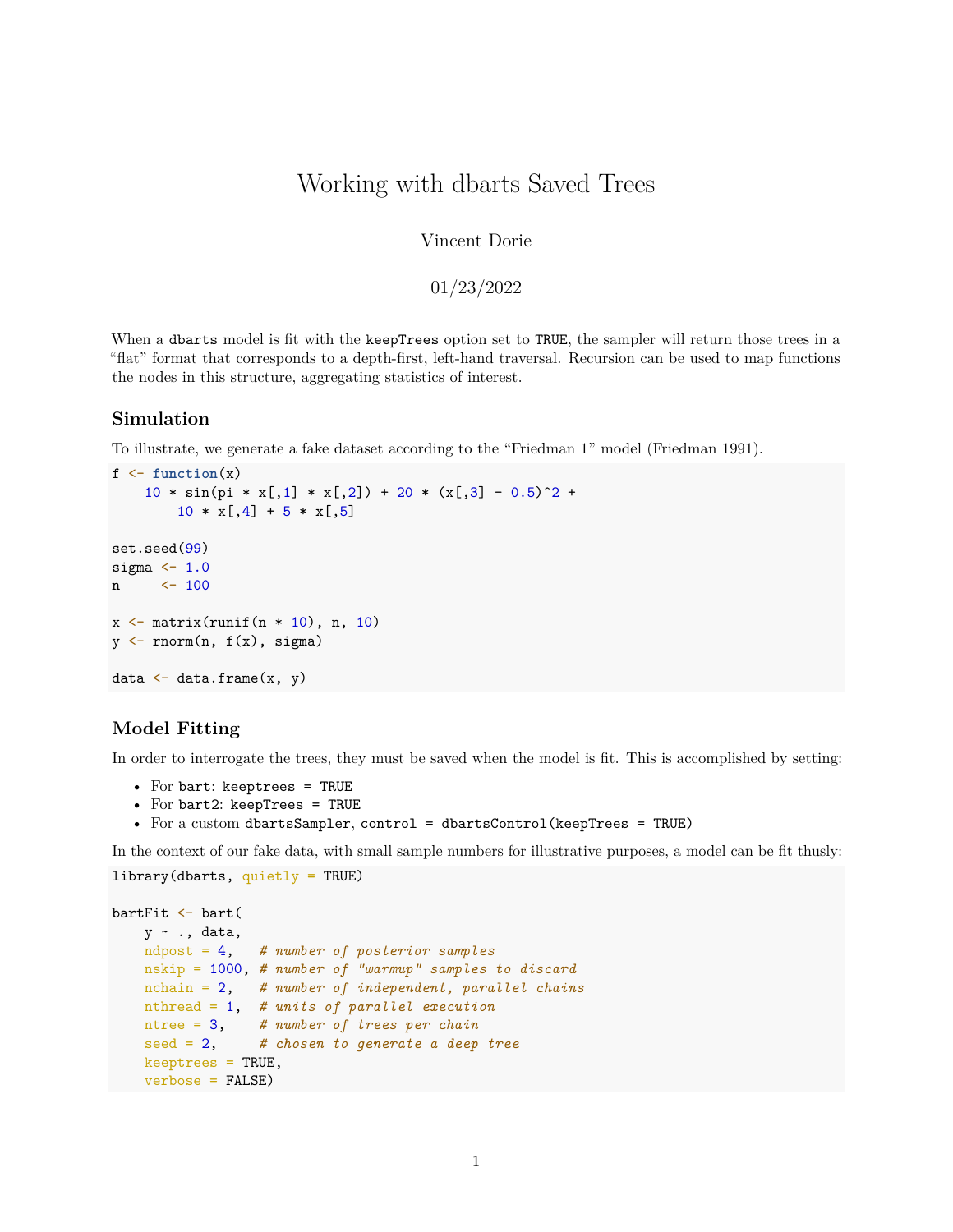# **Extracting Trees**

The extract function accepts as a type the value "trees". If present, the arguments chainNums, sampleNums, and/or treeNums can be used to extract only a subset of trees.

trees <- extract(bartFit, "trees")

#### **Flattened Trees**

The trees data frame corresponds to a depth-first, left-hand-side tree traversal.

```
print(head(trees, n = 10))
```

| ##   |    |   | chain sample tree |    | n var |                   | value              |
|------|----|---|-------------------|----|-------|-------------------|--------------------|
| ## 1 |    | 1 |                   | 1. | 100   | $\mathcal{D}_{1}$ | 0.22796229         |
| ##2  |    | 1 | 1                 | 1  | 18    | 1                 | 0.28581841         |
| ## 3 |    | 1 | 1                 | 1  | 7     |                   | $-1$ $-0.02959142$ |
| ##4  |    | 1 | 1                 | 1  | 11    |                   | $-1$ $-0.20336110$ |
| ## 5 |    | 1 | 1                 | 1  | 82    | Б.                | 0.10434842         |
| ## 6 |    | 1 | 1                 | 1  | 8     |                   | $-1$ $-0.02468813$ |
| ##7  |    | 1 | 1                 | 1  | 74    | 2                 | 0.77999259         |
| ## 8 |    | 1 | 1                 | 1  | 56    | $-1$              | 0.09481149         |
| ##   | -9 | 1 | 1                 | 1  | 18    | 4                 | 0.76320697         |
| ##   | 10 |   |                   | 1  | 9     | -1                | 0.02619319         |

The columns refer to:

- chain, sample, tree index variables
- n number of observations in node
- var either the index of the variable used for splitting or -1 if the node is a leaf
- value either the value such that observations less than or equal to it are sent down the left path of the tree or the predicted value for a leaf node

The mapping between the values of var and the variable names can be looked up in the internal copy of the data that the sampler stores. This can be found in a fitted model as the element  $fit$data@x$ , as seen below.

#### **Tree Traversal**

A useful technique for processing trees is [recursion.](https://en.wikipedia.org/wiki/Recursion_%28computer_science%29) By having the function return the number of nodes it has processed, it is possible to advance from the left-hand-side to the right by skipping ahead the appropriate number of rows. For example:

```
# Turns a flatted tree data frame into a list of lists, or a "natural" tree
# structure.
rebuildTree <- function(tree, object) {
    # Define a worker function that will be recursively called on every node.
   rebuildTreeRecurse <- function(tree) {
       node <- list(
            value = tree\$value[1],
            n = \text{tree\$n[1]})
        # Check node if is a leaf, and if so return early.
        if (tree$var[1] == -1) {
            node$n_nodes <- 1
            return(node)
        }
        node$var <- variableNames[tree$var[1]]
```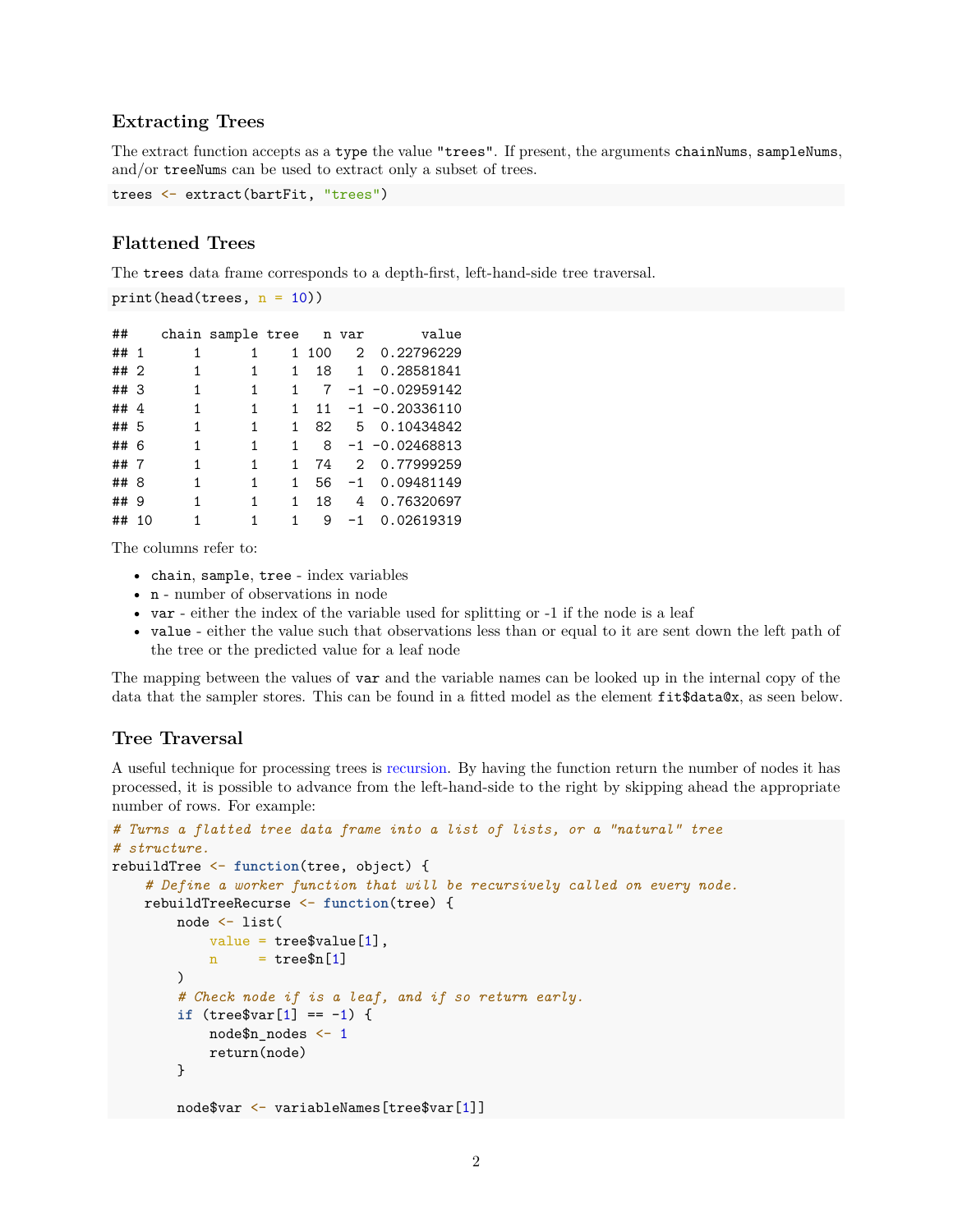```
# By removing the current row, we can recurse down the left branch.
        headOfLeftBranch <- tree[-1,]
        left <- rebuildTreeRecurse(headOfLeftBranch)
        n nodes.left <- left$n nodes
        left$n_nodes <- NULL
        node$left <- left
        # The right branch is obtained by advancing past the left nodes.
        headOfRightBranch <- tree[seq.int(2 + n_nodes.left, nrow(tree)),]
        right <- rebuildTreeRecurse(headOfRightBranch)
        n_nodes.right <- right$n_nodes
        right$n_nodes <- NULL
        node$right <- right
        node$n_nodes <- 1L + n_nodes.left + n_nodes.right
        return(node)
    }
    variableNames <- colnames(object$fit$data@x)
    result <- rebuildTreeRecurse(tree)
   result$n_nodes <- NULL
    return(result)
}
treeOfInterest \leq subset(trees, chain == 1 & sample == 3 & tree == 1)
print(rebuildTree(treeOfInterest, bartFit))
## $value
## [1] 0.2279623
##
## $n
## [1] 100
##
## $var
## [1] "X2"
##
## $left
## $left$value
## [1] 0.2858184
##
## $left$n
## [1] 18
##
## $left$var
## [1] "X1"
##
## $left$left
## $left$left$value
## [1] -0.03007205
##
## $left$left$n
## [1] 7
```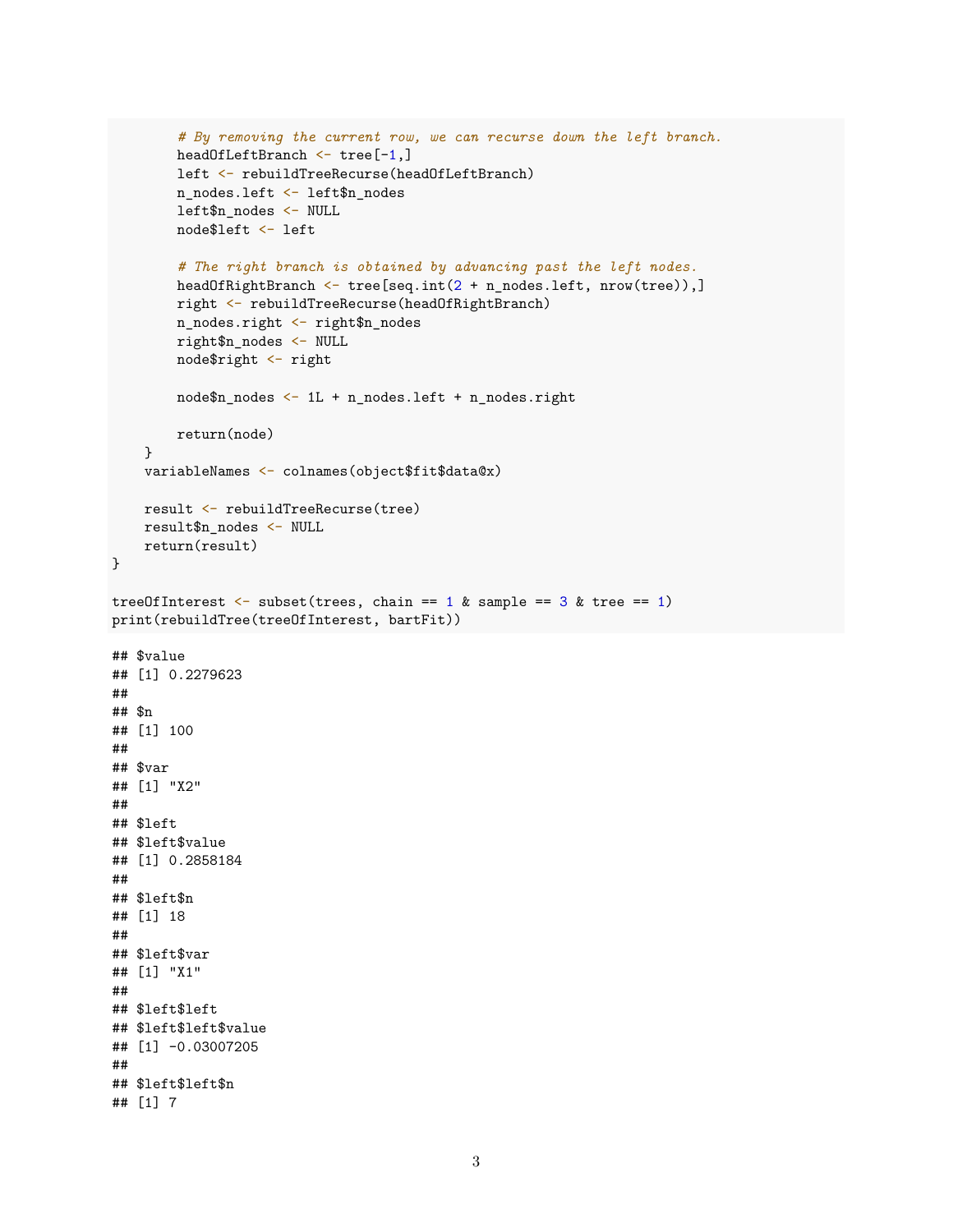## ## ## \$left\$right ## \$left\$right\$value ## [1] 0.7964085 ## ## \$left\$right\$n ## [1] 11 ## ## \$left\$right\$var ## [1] "X10" ## ## \$left\$right\$left ## \$left\$right\$left\$value ## [1] -0.2228073 ## ## \$left\$right\$left\$n ## [1] 9 ## ## ## \$left\$right\$right ## \$left\$right\$right\$value ## [1] -0.2207859 ## ## \$left\$right\$right\$n ## [1] 2 ## ## ## ## ## \$right ## \$right\$value ## [1] 0.1043484 ## ## \$right\$n ## [1] 82 ## ## \$right\$var ## [1] "X5" ## ## \$right\$left ## \$right\$left\$value ## [1] -0.0003996113 ## ## \$right\$left\$n ## [1] 8 ## ## ## \$right\$right ## \$right\$right\$value ## [1] 0.7799926 ## ## \$right\$right\$n ## [1] 74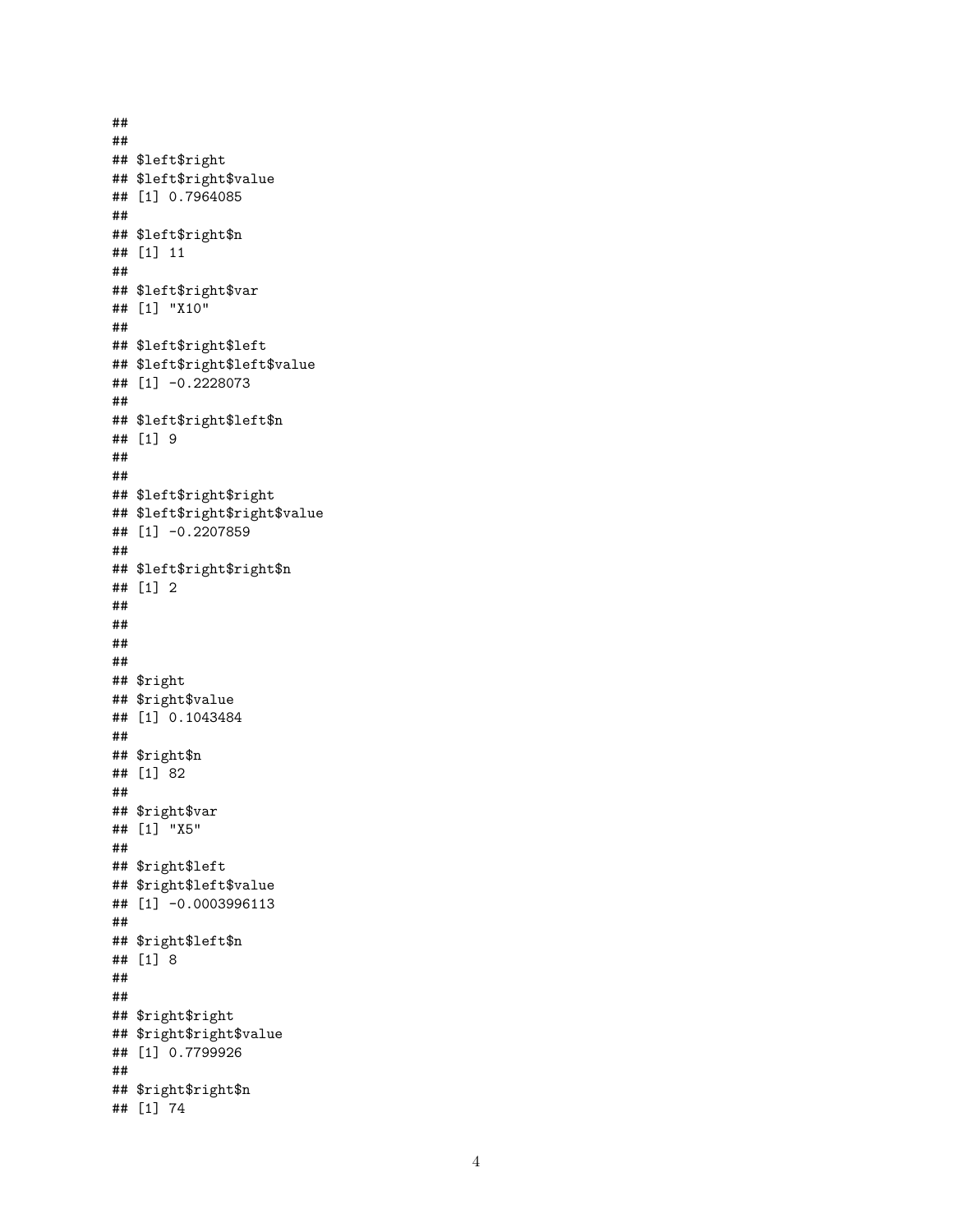## ## \$right\$right\$var ## [1] "X2" ## ## \$right\$right\$left ## \$right\$right\$left\$value ## [1] 0.1331738 ## ## \$right\$right\$left\$n ## [1] 56 ## ## ## \$right\$right\$right ## \$right\$right\$right\$value ## [1] 0.763207 ## ## \$right\$right\$right\$n ## [1] 18 ## ## \$right\$right\$right\$var ## [1] "X4" ## ## \$right\$right\$right\$left ## \$right\$right\$right\$left\$value ## [1] 0.03938565 ## ## \$right\$right\$right\$left\$n ## [1] 9 ## ## ## \$right\$right\$right\$right ## \$right\$right\$right\$right\$value ## [1] 0.2617129 ## ## \$right\$right\$right\$right\$n ## [1] 9

Using a by statement, it is possible to "rebuild" all trees at once:

```
allTrees \leftarrow by (
   data = trees,INDICES = trees[,c("chain", "sample", "tree")],
   FUN = rebuildTree,
   object = bartFit)# One way to index the result of this:
# allTrees[chain = "1", sample = "2", tree = "3"]
```
# **Plotting Trees**

dbartsSampler objects have a plotTree method that can be used to visualize single trees: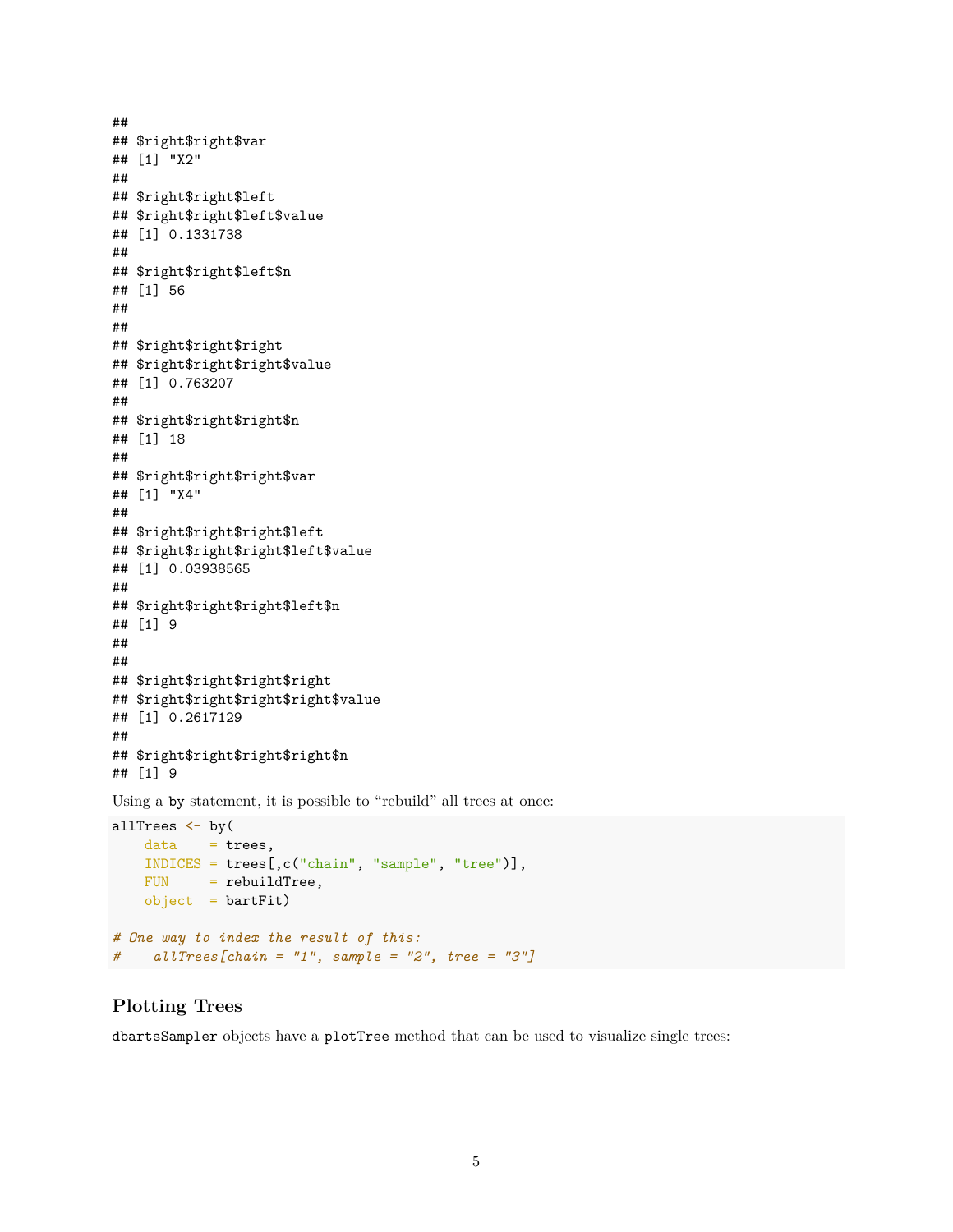$barFit$ \$fit\$plotTree(chainNum = 1, sampleNum = 3, treeNum = 1)



# **Getting Tree Predictions**

The following function traverses a flattened tree, splits observations while going the branches, and populates a vector giving the predicted value of that tree on input data. It requires a data in the same format as the fitted bart model so that it can evaluate the splits.

```
getPredictionsForTree <- function(tree, x) {
    predictions \leftarrow \text{rep}(\text{NA\_real}_, \text{now}(x))getPredictionsForTreeRecursive <- function(tree, indices) {
        if (tree$var[1] == -1) {
            # Assigns in the calling environment by using <<-
            predictions[indices] <<- tree$value[1]
            return(1)
        }
        goesLeft <- x[indices, tree$var[1]] <= tree$value[1]
        headOfLeftBranch <- tree[-1,]
        n_nodes.left <- getPredictionsForTreeRecursive(
            headOfLeftBranch, indices[goesLeft])
        headOfRightBranch <- tree[seq.int(2 + n_nodes.left, nrow(tree)),]
        n_nodes.right <- getPredictionsForTreeRecursive(
            headOfRightBranch, indices[!goesLeft])
        return(1 + n nodes.left + n nodes.right)}
```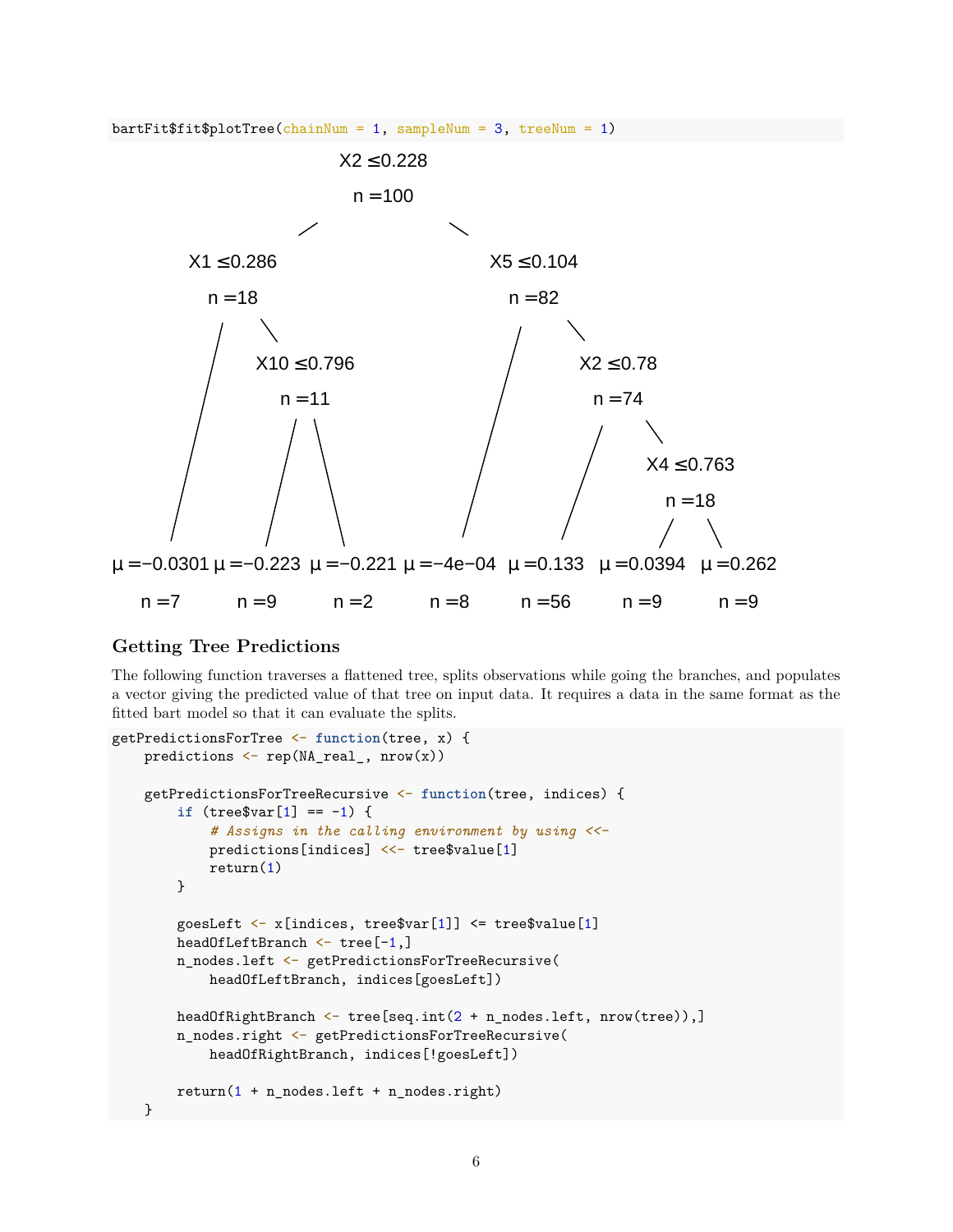```
getPredictionsForTreeRecursive(tree, seq_len(nrow(x)))
return(predictions)
```

```
getPredictionsForTree(treeOfInterest, bartFit$fit$data@x[1:5,])
```
## [1] -0.2228073037 0.2617128852 0.1331738132 -0.2228073037 -0.0003996113

A by statement can be used to obtain all predictions for all trees.

# **Advanced Traversal**

}

The following function can be used to map an arbitrary function over a tree.

```
mapOverNodes <- function(tree, f, ...) {
    mapOverNodesRecurse <- function(tree, depth, f, ...) {
        node <- list(
            value = tree$value[1],
            n = \text{tree\$n[1],}depth = depth)
        if (tree$var[1] == -1) {
            node$n_nodes <- 1
            nodef.x <- f(node, ...)return(node)
        }
        node$var <- tree$var[1]
        nodef.x \leftarrow f(node, ...)
        headOfLeftBranch \leftarrow tree[-1,]left <- mapOverNodesRecurse(headOfLeftBranch, depth + 1, f, ...)
        n_nodes.left <- left$n_nodes
        left$n_nodes <- NULL
        node$left <- left
        headOfRightBranch <- tree[seq.int(2 + n_nodes.left, nrow(tree)),]
        right <- mapOverNodesRecurse(headOfRightBranch, depth + 1, f, ...)
        n_nodes.right <- right$n_nodes
        right$n_nodes <- NULL
        node$right <- right
        node$n_nodes <- 1 + n_nodes.left + n_nodes.right
        return(node)
    }
    result <- mapOverNodesRecurse(tree, 1, f, ...)
    result$n_nodes <- NULL
    return(result)
}
```
As an example of its usage, the following function aggregates all ancestor/descendant relationships in a tree. In a data object - here an R environment - it keeps track of the current state of traversal. This includes the variables that have been used for splits above the current node and also includes the current node's depth, which is used to detect backtracking.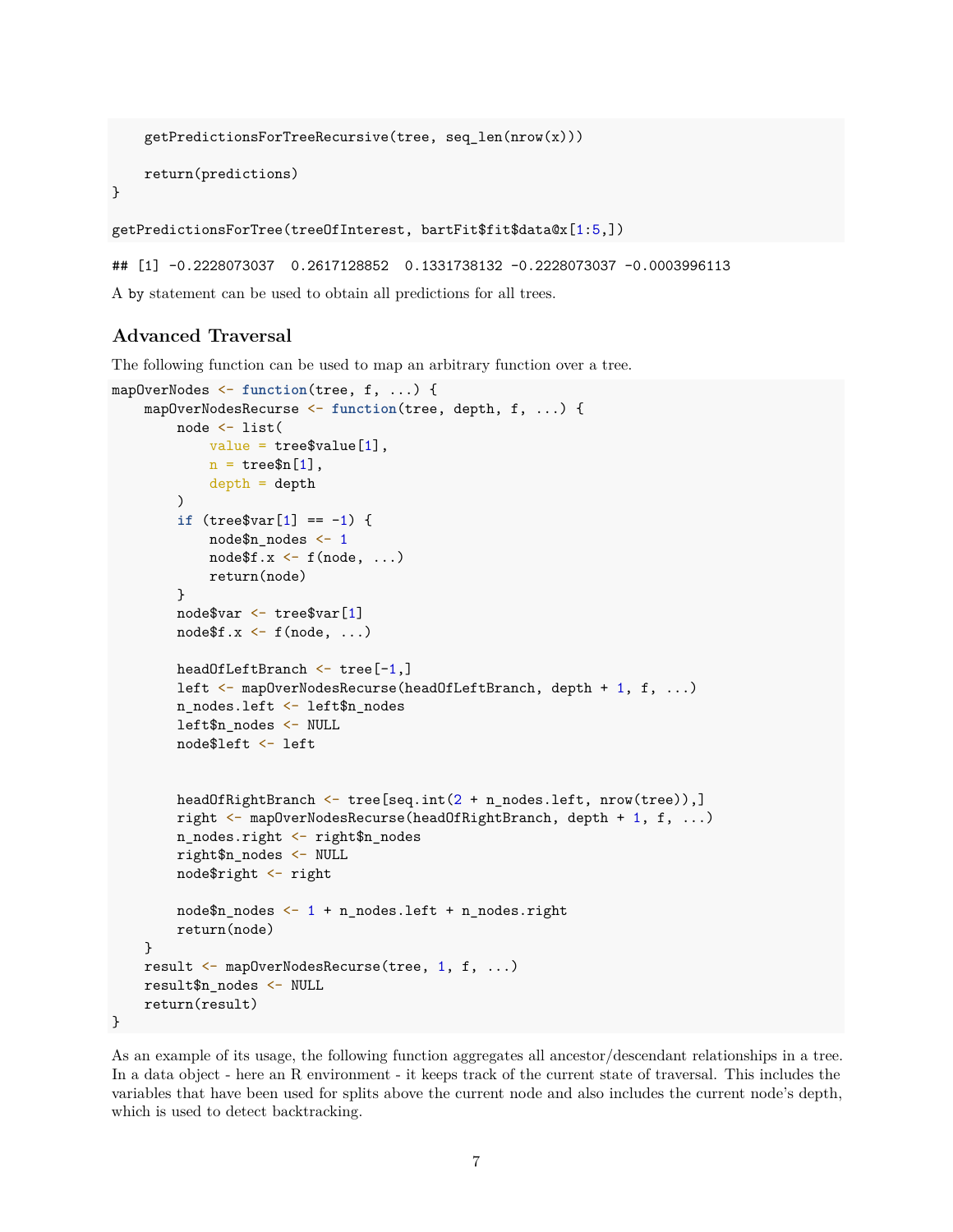```
observeInteractions <- function(node, ...) {
    if (is.null(node$var)) return(NULL)
    interactionData <- list(...)$interactionData
    # Make the current node visibile inside the environment.
    interactionData$node <- node
   with(interactionData, {
        if (node$depth <= currentDepth) {
            # If true, we have backtracked to go down the right branch, so we
            # remove the variables from the left branch.
            currentVariables <- currentVariables[seq_len(node$depth - 1)]
        }
        if (length(interactionData$currentVariables) > 0) {
            # This is a brute-force way of updating the following indices,
            # relying on the column-major storage order that R uses:
            # hasInteraction[currentVariables,,drop = FALSE][,node$var]
            updateIndices <- currentVariables +
                (node$var - 1) * new(hasInteraction)hasInteraction[updateIndices] <- TRUE
       }
        currentVariables <- c(currentVariables, node$var)
        currentDepth <- node$depth
   })
   rm("node", envir = interactionData)
    # Since the function is used for its side effects, there isn't a return
    # value.
   return(NULL)
}
numVariables <- ncol(bartFit$fit$data@x)
variableNames <- colnames(bartFit$fit$data@x)
# Define this as an environment as they are mutable
interactionData <- list2env(list(
   currentDepth = 0,
   currentVariables = integer(),
   hasInteraction = matrix(
       data = FALSE,ncol = numVariables, nrow = numVariables,
       dimnames = list(ancestor = variableNames, descendant = variableNames)
   )
))
invisible(mapOverNodes(
   treeOfInterest,
   observeInteractions,
    interactionData = interactionData
))
```
After execution, the boolean matrix in the interaction data environment will contain all ancestor/descendant relationships in this tree.